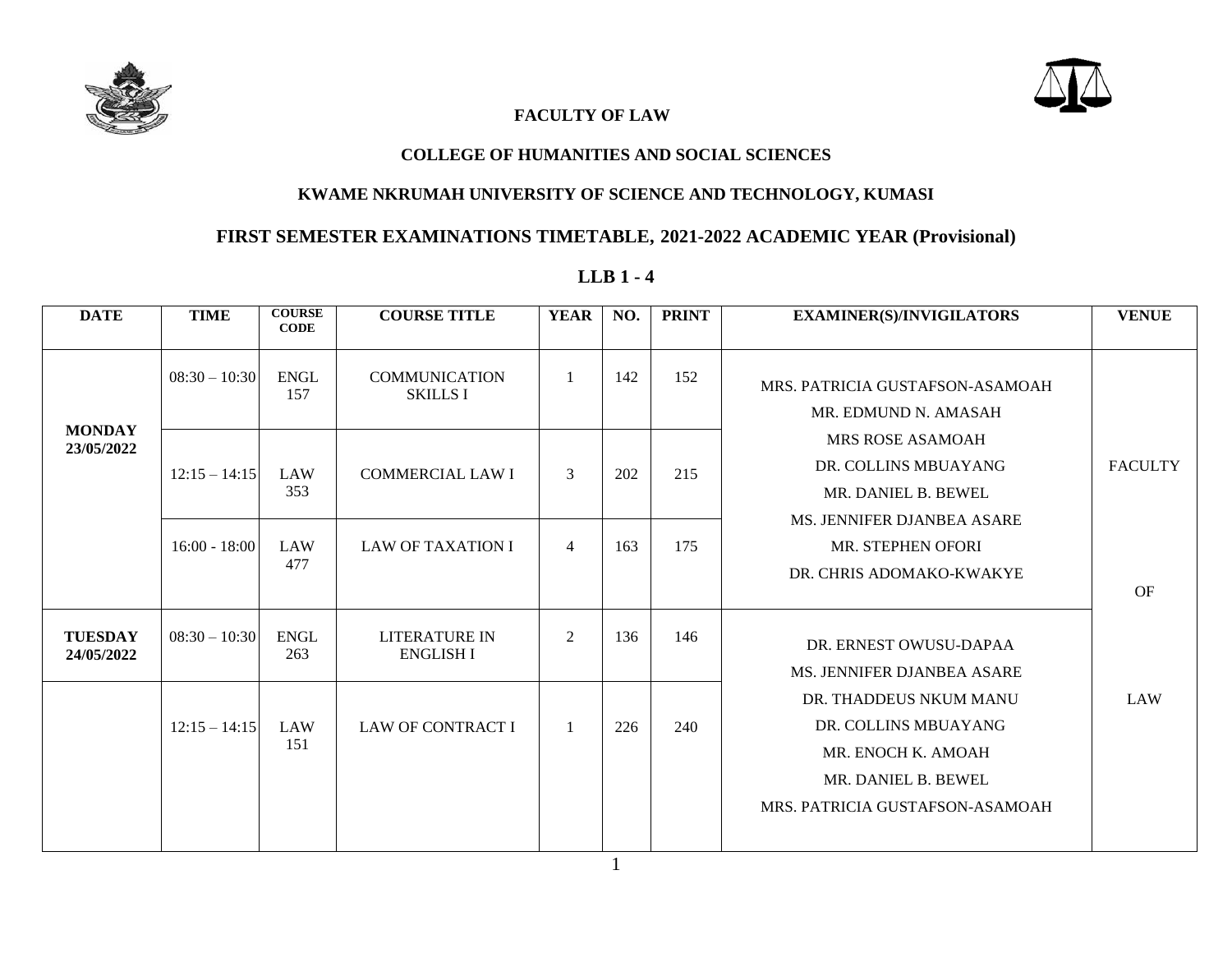|                             |                 |                   |                                                 |                |     |     | DR. ERNEST OWUSU-DAPAA        |                |
|-----------------------------|-----------------|-------------------|-------------------------------------------------|----------------|-----|-----|-------------------------------|----------------|
|                             | $08:30 - 10:30$ | <b>LAW</b><br>341 | LAW CLINIC & MOOTING                            | 3              | 105 | 125 | DR. (MRS.) RENEE MORHE        |                |
| <b>WEDNESDAY</b>            |                 |                   |                                                 |                |     |     | MR. STEPHEN OFORI             |                |
| 25/05/2022                  | $12:15 - 14:15$ | <b>LAW</b>        | <b>JURISPRUDENCE I</b>                          | $\overline{4}$ | 163 | 175 | MR. ENOCH K. AMOAH            |                |
|                             |                 | 491               |                                                 |                |     |     | MR. HANSEN K. KODUAH          | <b>FACULTY</b> |
|                             |                 |                   |                                                 |                |     |     | MRS. MAAME E. ADDADZI-KOOM    |                |
|                             | $15:30 - 17:30$ | <b>HIST</b>       | HISTORY OF GHANA TO                             | 2              | 136 | 146 | MRS. DELALI ADZO GAWU         |                |
|                             |                 | 251               | 1800                                            |                |     |     | MR. RICHARD OBENG MENSAH      |                |
|                             |                 |                   |                                                 |                |     |     | MR. EDMUND N. AMASAH          |                |
|                             |                 |                   |                                                 |                |     |     | MR. BEN ANDOH                 |                |
|                             |                 |                   |                                                 |                |     |     |                               | OF             |
| <b>THURSDAY</b>             | $08:30 - 10:30$ | AFS 161           | ETHICS IN TRADITIONAL<br><b>AFRICAN SOCIETY</b> | -1             | 142 | 152 | MR. MICHAEL KWADWO NTIAMOAH   |                |
| 26/05/2022                  |                 |                   |                                                 |                |     |     | MS. JENNIFER DJANBEA ASARE    |                |
|                             |                 |                   |                                                 |                |     |     | MR. RICHARD OBENG MENSAH      |                |
|                             |                 |                   |                                                 |                |     |     | MR. DANIEL B. BEWEL           |                |
|                             |                 |                   |                                                 |                |     |     | MR. KWADWO A. BIOH            |                |
|                             |                 |                   |                                                 |                |     |     |                               | <b>LAW</b>     |
|                             |                 | <b>SOC</b>        | SOCIAL ORGANISATION                             | $\mathbf{1}$   | 91  | 105 | DR. JONES OPOKU-WARE          |                |
| <b>FRIDAY</b><br>27/05/2022 | $08:30 - 10:30$ | 153               | & WORLD CULTURES I                              |                |     |     | PROF. (MRS.) LYDIA A. NKANSAH |                |
|                             |                 | <b>LAW</b>        |                                                 |                |     |     | MS. JENNIFER DJANBEA ASARE    |                |
|                             |                 | 493               | <b>CONFLICT OF LAWS I</b>                       | $\overline{4}$ | 193 | 175 | MR. RICHARD OBENG MENSAH      |                |
|                             |                 |                   |                                                 |                |     |     | DR. ERNEST OWUSU-DAPAA        |                |
|                             | $12:15 - 14:15$ | <b>LAW</b>        | <b>LAW OF TORTS I</b>                           | 2              | 213 | 230 | DR. SAMUEL B. ADARKWAH        |                |
|                             |                 | 263               |                                                 |                |     |     | DR. (MRS.) RENEE MORHE        |                |
|                             |                 |                   |                                                 |                |     |     | MR. STEPHEN OFORI             |                |
|                             | $16:00 - 18:00$ | <b>LAW</b>        | <b>COMPANY LAW I</b>                            | 3              | 202 | 215 | DR. THADDEUS NKUM MANU        |                |
|                             |                 | 355               |                                                 |                |     |     | DR. COLLINS MBUAYANG          |                |
|                             |                 |                   |                                                 |                |     |     | MR. EDMUND N. AMASAH          |                |
|                             |                 |                   |                                                 |                |     |     |                               |                |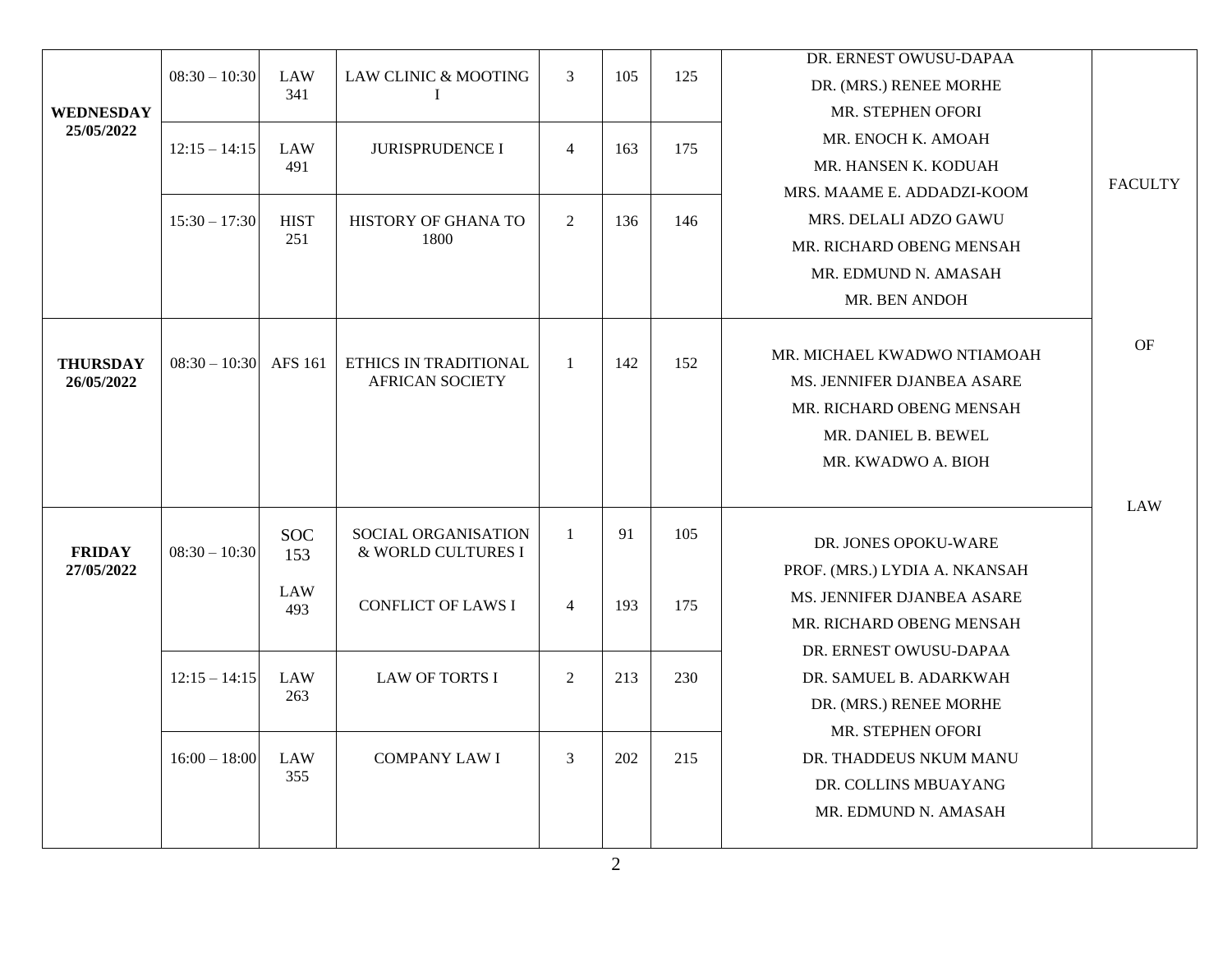| <b>MONDAY</b><br>30/05/2022  | $08:30 - 10:30$<br>$12:15 - 14:15$ | LAW<br>273<br><b>ECON</b> | <b>ADMINISTRATIVE LAW I</b><br><b>ELEMENTS OF</b> | 2<br>$\mathbf{1}$ | 213<br>50 | 230<br>65 | PROF. OSWALD K. SENEADZA<br>MR. KWADWO A. BIOH<br>DR. STEPHEN K. SONDEM                                                       |                |
|------------------------------|------------------------------------|---------------------------|---------------------------------------------------|-------------------|-----------|-----------|-------------------------------------------------------------------------------------------------------------------------------|----------------|
|                              |                                    | 151                       | <b>ECONOMICS I</b>                                |                   |           |           | DR. ERNEST OWUSU-DAPAA<br>DR. COLLINS MBUAYANG                                                                                | <b>FACULTY</b> |
|                              |                                    | LAW<br>321                | <b>MEDICAL LAW &amp; ETHICS</b><br>I              | 3                 | 80        | 92        | DR. THADDEUS NKUM MANU                                                                                                        |                |
|                              | $16:00 - 18:00$                    | LAW<br>363                | <b>LAW OF EVIDENCE I</b>                          | 3                 | 81        | 98        | MR. HANSEN K. KODUAH<br>MR. EBENEZER ADJEI BEDIAKO                                                                            |                |
|                              |                                    | LAW<br>393                | <b>INTERNATIONAL</b><br>HUMAN RIGHTS LAW I        | 3                 | 40        | 50        | DR. (MRS.) RENEE MORHE<br>MR. EDMUND N. AMASAH<br>DR. ELLIOT BOATENG                                                          | OF             |
| <b>TUESDAY</b><br>31/05/2022 | $08:30 - 10:30$                    | <b>LAW</b><br>291         | PUBLIC INTERNATIONAL<br><b>LAWI</b>               | 2                 | 213       | 230       | DR. STEPHEN K. SONDEM<br>DR. CHRIS ADOMAKO-KWAKYE                                                                             |                |
|                              | $12:15 - 14:15$                    | LAW<br>145                | <b>LEGAL WRITING &amp;</b><br>STUDY SKILLS I      | $\mathbf{1}$      | 226       | 240       | DR. COLLINS MBUAYANG<br>MRS. MAAME E. ADDAZI-KOOM<br>MR. RICHARD OBENG MENSAH                                                 | LAW            |
|                              | $16:00 - 18:00$                    | <b>LAW</b><br>471         | <b>EQUITY AND</b><br><b>SUCCESSION LAW I</b>      | $\overline{4}$    | 163       | 175       | MRS. DELALI ADZO GAWU<br>MR. ENOCK K. AMOAH<br><b>MRS. ROSE ASAMOAH</b><br>MR. HANSEN K. KODUAH<br>MR. EBENEZER ADJEI BEDIAKO |                |
| <b>WEDNESDAY</b>             | $08:30 - 10:30$                    | <b>LAW</b><br>183         | <b>GHANA LEGAL SYSTEM</b><br>& METHOD I           | $\mathbf{1}$      | 226       | 240       | DR. ERNEST OWUSU-DAPAA<br>DR. STEPHEN K. SONDEM<br>DR. CHRIS ADOMAKO-KWAKYE<br>MR. KWADWO A. BIOH                             |                |
| 01/06/2022                   | $12:15 - 14:15$                    | <b>LAW</b><br>357         | <b>INTELLECTUAL</b><br>PROPERTY LAW I             | 3                 | 202       | 215       | MR. DANIEL B. BEWEL<br>MR. RICHARD OBENG MENSAH                                                                               |                |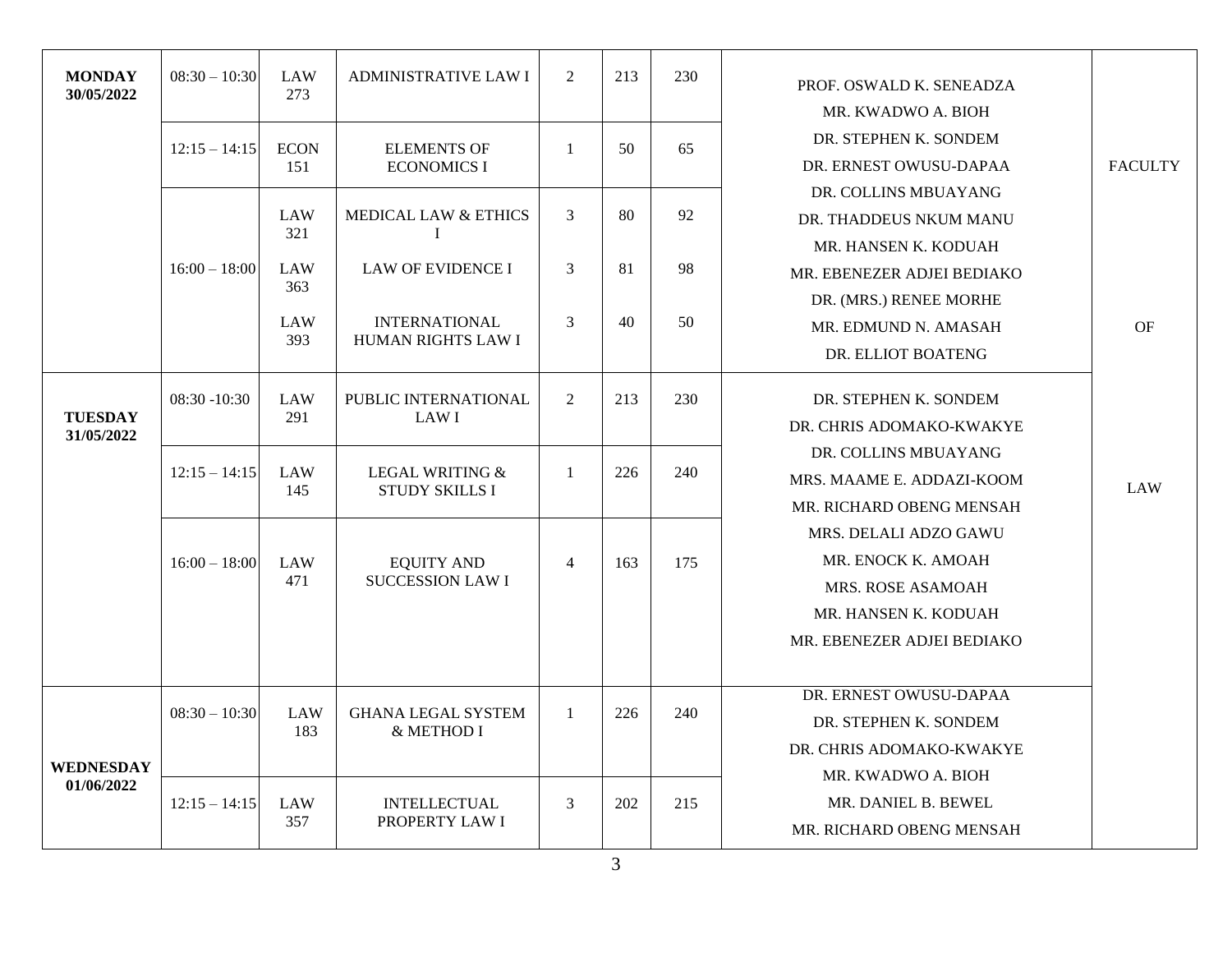|                               | $16:00 - 18:00$ | LAW<br>287                      | <b>CRIMINAL LAW I</b>                                  | $\boldsymbol{2}$      | 213       | 230       | MRS. DELALI A. GAWU<br>MR. STEPHEN OFORI<br>MS. JENNIFER D. ASARE                                                                                  |                |
|-------------------------------|-----------------|---------------------------------|--------------------------------------------------------|-----------------------|-----------|-----------|----------------------------------------------------------------------------------------------------------------------------------------------------|----------------|
| <b>THURSDAY</b><br>02/06/2022 | $08:30 - 10:30$ | LAW<br>461                      | <b>BANKING AND</b><br><b>INSURANCE LAW I</b>           | $\overline{4}$        | 163       | 175       | DR. COLLINS MBUAYANG<br>DR. CHRIS ADOMAKO-KWAKYE<br>MR. EDMUND N. AMASAH<br>MRS. ROSE ASAMOAH<br>DR. COLLINS MBUAYANG<br>MRS. MAAME E. ADDAZI-KOOM | <b>FACULTY</b> |
| <b>FRIDAY</b>                 | 08:30-10:30     | LAW<br>365                      | <b>LAW OF IMMOVABLE</b><br>PROPERTY I                  | $\mathfrak{Z}$        | 202       | 215       | PROF. (MRS.) LYDIA A. NKANSAH                                                                                                                      | OF             |
| 03/06/2022                    | $12:15 - 14:15$ | LAW<br>311<br><b>LAW</b><br>313 | <b>AFRICAN UNION LAW I</b><br><b>COMPARATIVE LAW I</b> | 2<br>$\boldsymbol{2}$ | 148<br>65 | 160<br>78 | MRS. MAAME E. ADDAZI-KOOM<br>MRS. ROSE ASAMOAH<br>MR. KWADWO A. BIOH<br>DR. SAMUEL B. ADARKWAH<br>MR. RICHARD OBENG MENSAH                         | <b>LAW</b>     |
|                               | $16:00 - 18:00$ | LAW<br>185                      | <b>CONSTITUTIONAL LAW I</b>                            | 1                     | 225       | 235       | MR. HANSEN K. KODUAH<br>DR. THADDEUS NKUM MANU<br>MR. STEPHEN OFORI<br>MRS. DELALI ADZO GAWU                                                       |                |

## **NOTICE TO ALL STUDENTS**

**Candidates are reminded to take note of the following:**

**1. CANDIDATES ARE ADVISED TO COPY THE TIME-TABLE THEMSELVES AND TAKE NOTICE OF THE CHANGES MADE IN THE FINAL TIME-TABLE.**